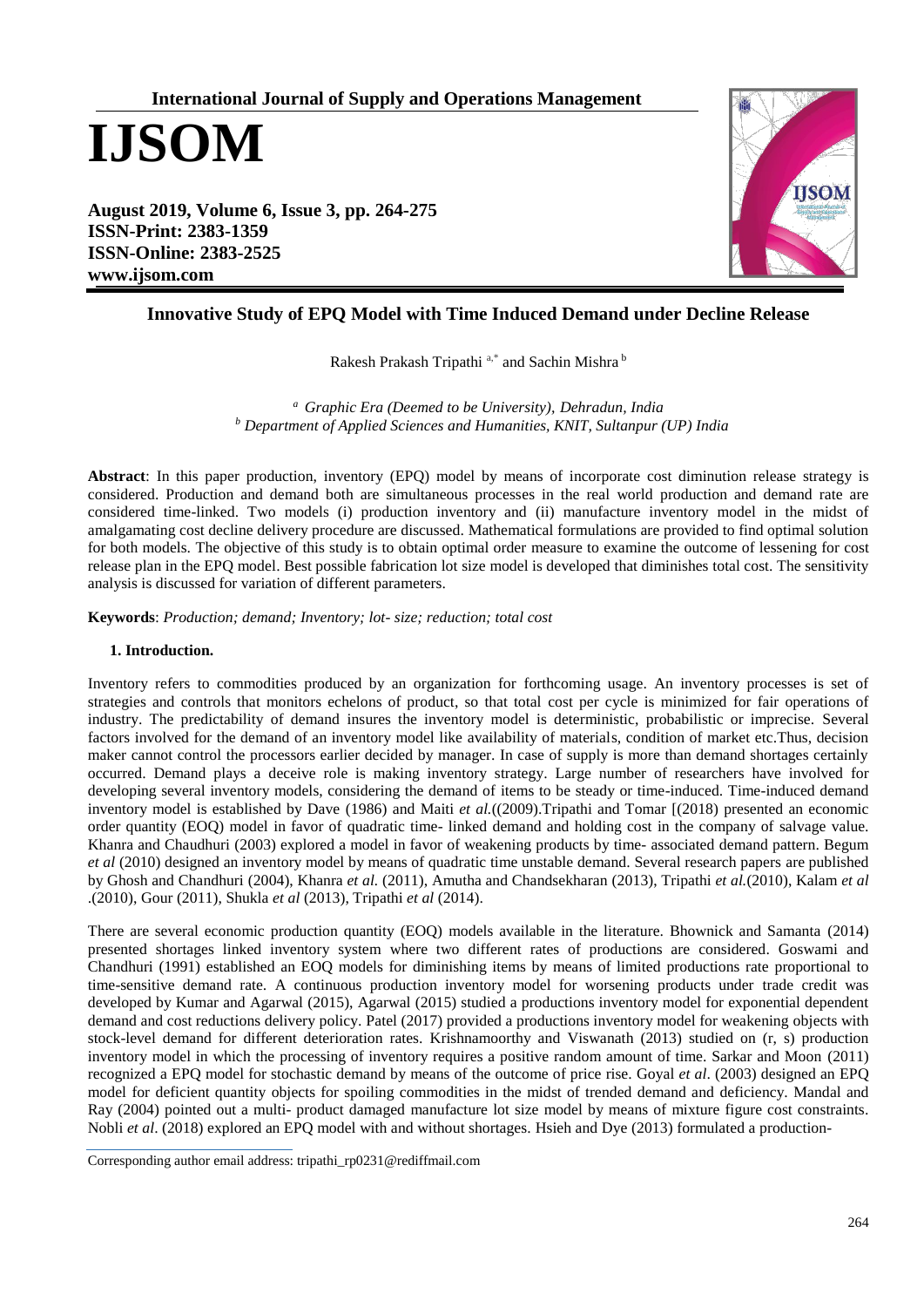inventory model in favor of worsening substances by means of time- changing demand and restricted refill rate permitting conservation expertise cost as a pronouncement changeable in combination through production strategy. Several inventory models connecting with EPQ are studied by Poles (2013), Guchhail (2013), Das *et al* (2015), Ghiami and Williams (2015), Bouslah *et al* (2013) Noblesse (2014), Wee and Wang (1999), Zou *et al* (2003), Teng *et al* (2005), Nobil, *et al.* (2018), Chung *et al*. (2017), Bhunia *et al*. (2017), Pasandish *et al*. (2016), Saha and Chakrabarti (2018) , Chansamut *et al*. (2018).

Chen and Chen (2014) designed a fabrication inventory model for weakening articles by way of a multivariate demand function of worth and time. Lee and Hsu (2009) described a EPQ model over a predetermined setting up prospect for worsening objects by way of time-linked demand through ability restriction. Teng *et al*.(2014) proposed an EPQ model from the seller's probable to resolve his/her most advantageous trade credit epoch and fabrication lot size concurrently where (i) permitted delay period raises for sales and opening cost and defaulting hazard and (ii) production cost turns down and follow a erudition curve occurrence. Liu *et al.* (2015) considered a creation structure that can create various foodstuffs alternately, manufactured goods go during the scheme in a succession and a whole sprint of all products shapes a manufacture cycle and incorporated fabrication forms a defensive upholding model is built, which is distinguished by delay-time impression.

The remaining part of the article is framed as follows: In section 2 assumptions and notations are given. Section 3 offers EPQ model in two stages. In section 4, we establish mathematical formulation for model I. Section 5, 6, and 7 optimal solution, numerical example and sensitivity analysis are discussed respectively. Mathematical model for model 2 is discussed in section 7. Sections 8, 9 and 10 optimal solution, numerical example and sensitivity for model are given respectively. Conclusion is given in the last section.

# **2. Assumptions and Notations**

# **2.1 Assumption**

- Production and demand rates are time- sensitive
- Production rate is considered to be superior to demand rate
- Commodities are shaped  $&$  supplementary to the inventory
- Lead time is nil
- Shortages are not allowed
- Model is considered for single item

## **2.2. Notations**

| $D(t)=a+bt$         | : demand rate / unit time, $a > 0$ , $0 < b < 1$                                |
|---------------------|---------------------------------------------------------------------------------|
| $P = P(t)$          | : Production rate/ unit time & $P(t) = \lambda D(t)$ , $\lambda > 1$ (constant) |
| $Q_I$               | : Inventory level during $[0, t_1]$                                             |
|                     | : Order quantity                                                                |
| $Q_{\mathcal{Q}^*}$ | : Optimal $Q$                                                                   |
| $C_p$               | : Production cost/ unit                                                         |
| $C_h$               | : Holding cost/ unit/ year                                                      |
| K                   | : Set up cost / set up                                                          |
| $C_{FD}$            | : Fixed delivery cost                                                           |
| $C_H$               | : Holding cost for dealer/ unit time                                            |
| $\boldsymbol{n}$    | : Number of release to clientele                                                |
| $P_c$               | : Production cost                                                               |
| $H_c$               | : Holding cost                                                                  |
| $S_c$               | : Set up cost                                                                   |
| $D_c$               | : Fixed delivery cost /unit time                                                |
| TC& TC*             | : Total $&$ optimal cost                                                        |
|                     |                                                                                 |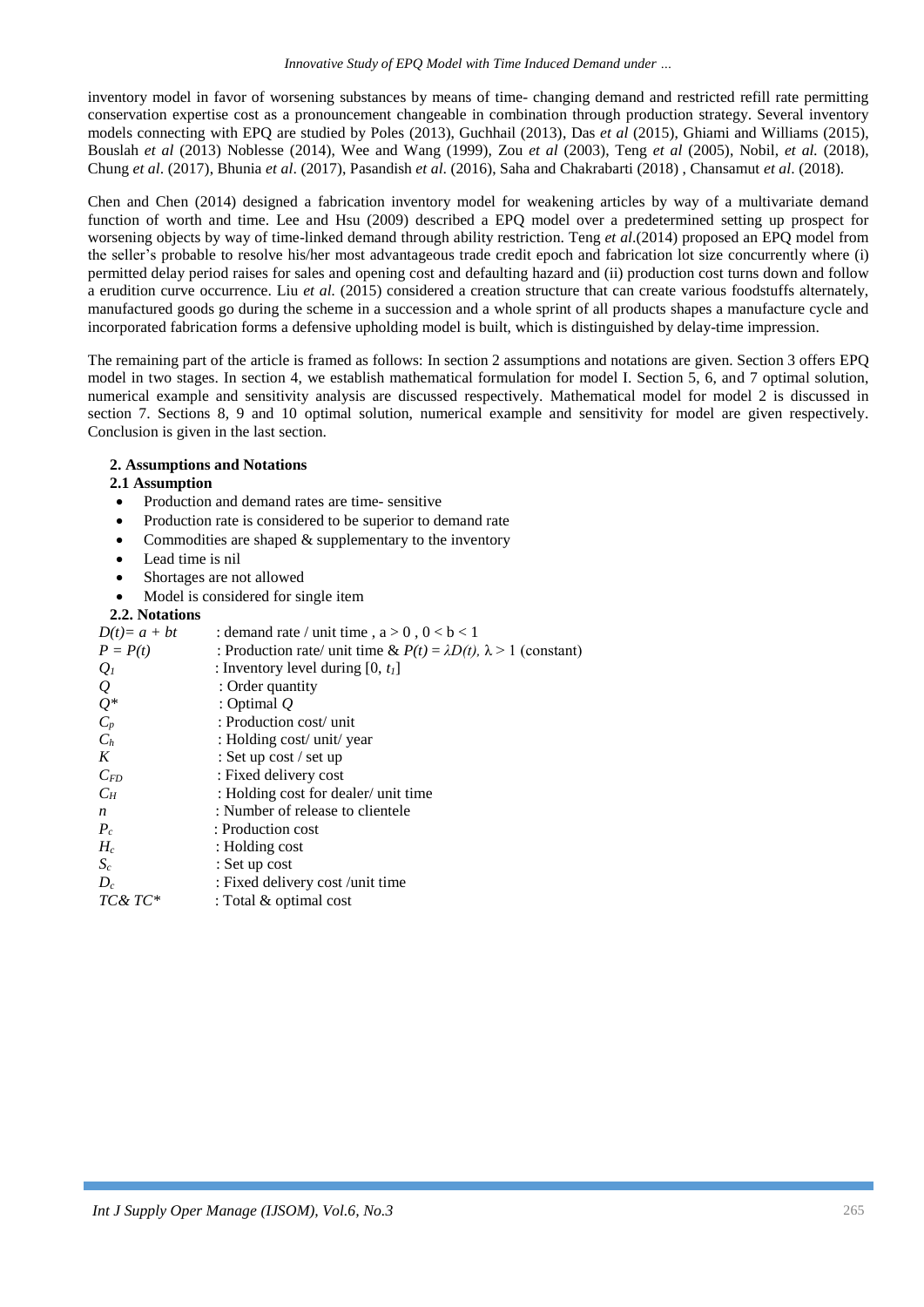

**Figure 1**. On hand Inventory for production and demand

# **3. Mathematical Formulation: Model 1. Production Inventory model**

Production and demand rates occur simultaneously during the time  $[0, t<sub>l</sub>]$ . Cycle begins at  $t = 0$ , inventory builds up by rate  $P(t) - D(t)$ . As a result, from region  $O B Q<sub>l</sub>$ , we have

$$
Q_1 = \int_0^{t_1} (\lambda - 1)(a + bt) dt = (\lambda - 1) \left( a + \frac{bt_1}{2} \right) t_1
$$
 (1)

From Eq.(1), we get

$$
b(\lambda - 1)t_1^2 + 2a(\lambda - 1)t_1 - 2Q_1 = 0
$$
  
Or,  

$$
t_1 = \frac{-2a(\lambda - 1) + \sqrt{(4a^2(\lambda - 1)^2 + 8bQ_1(\lambda - 1))}}{2b(\lambda - 1)} = \frac{\{2a^2(\lambda - 1) - bQ_1\}Q_1}{2a^3(\lambda - 1)^2}
$$
, approximately (2)

Production stopped at  $Q_I$ . The only demand occurred from  $t_I$  to  $t_I + t_2 = T$ . Inventory level begins to diminish due to demand D *(t)*. In the triangle *BQ1C*

$$
Q_1 = \int_{t_1}^{t_1 + t_2} D(t)dt = \left(a + \frac{b}{2}t_2 + bt_1\right)t_2
$$
\n(3)

$$
Q = \int_{0}^{a} P(t)dt = \int_{0}^{a} (a+bt)dt
$$
  

$$
t_{1} = \frac{\sqrt{a^{2} + 2bQ} - a}{b}
$$
 (4)

$$
t_1 = \frac{Q}{a} - \frac{bQ^2}{2a^3}
$$
 (Approximately) (5)

From Eq.(3) and (5), we get

$$
t_2 = \frac{Q_1\left(a^2 - bQ\right)}{a^3} \quad \text{(Approximately)}\tag{6}
$$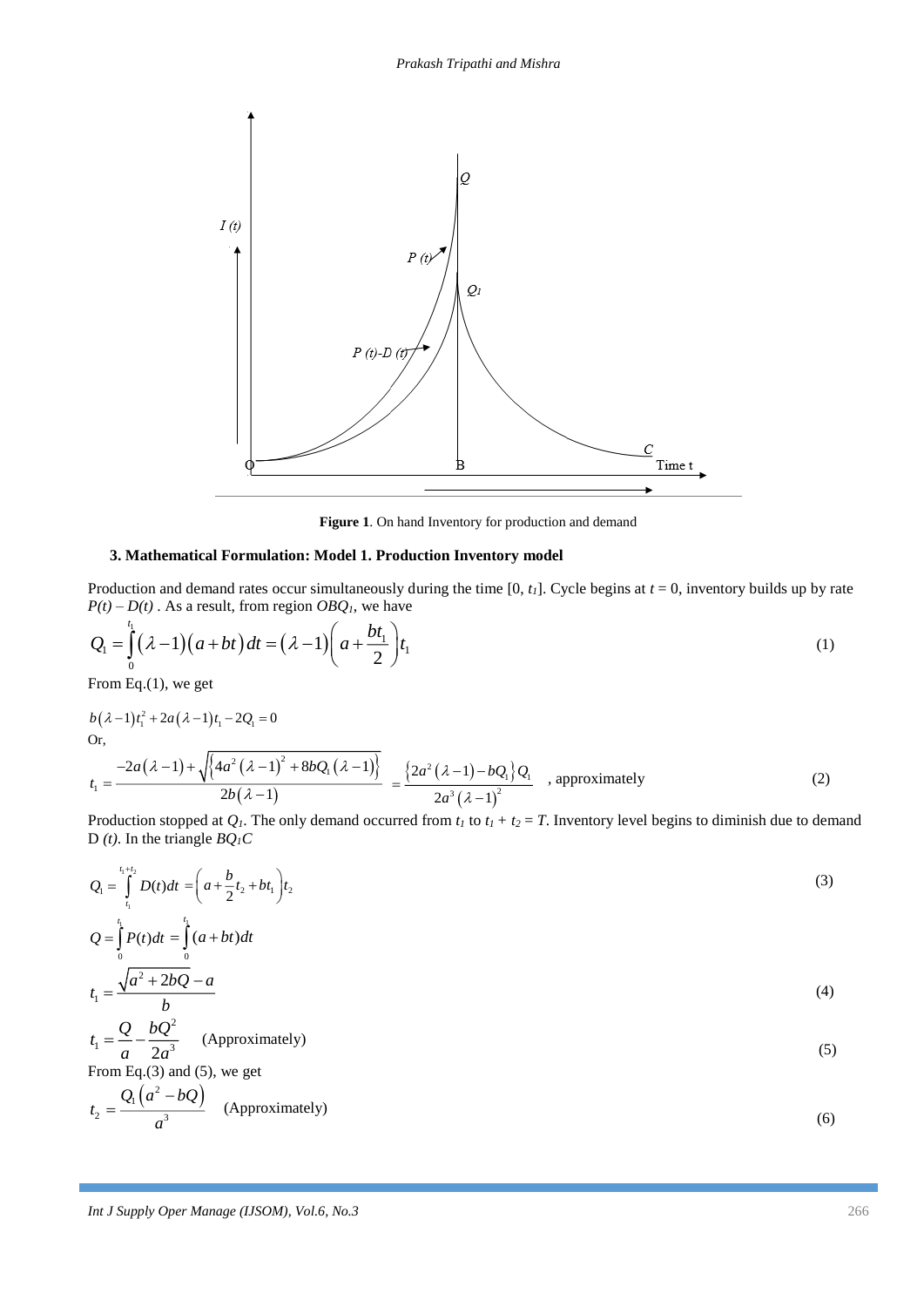From Eqs. (2) and (4), we get  $\frac{\left\{2a^2(\lambda-1)-bQ_1\right\}\binom{n}{2}}{2}$  $(\lambda-1)^2$  $^{2}(\lambda-1)-b\mathcal{Q}_{1}\mathcal{Q}_{1}$ 3  $(1 - 1)^2$  $2a^2(\lambda-1)$  $2a^3(\lambda-1)$  $a^2(\lambda-1)-bQ_1Q_0$ *a* λ λ -11-Ξ.  $=\underline{Q}$   $-\underline{bQ^2}$  $2a^3$ *Q bQ*  $\frac{a}{a}$ <sup>-</sup> $\frac{a}{2a}$ <sup>3</sup>

Or, 
$$
Q_1 = \frac{(2a^2 - bQ)(\lambda - 1)Q}{2a^2}
$$
  
\n $T = t_1 + t_2$  (7)

$$
T = \frac{Q_1}{2a^3} \left[ \frac{\left\{ 2a^2 (\lambda - 1) - bQ_1 \right\}}{(\lambda - 1)^2} + 2(a^2 - bQ) \right]
$$
 (8)

From Eq. (7) and (8), we get

$$
T = \frac{(2a^2 - bQ)Q}{8a^7} \{4a^4 - bQ(2a^2 - bQ) + 4a^2(\lambda - 1)(a^2 - bQ)\}\
$$
\n(9)

Average inventory is given by

$$
\overline{I} = \frac{Q_1(t_1 + t_2)}{2T} = \frac{(2a^2 - bQ)(\lambda - 1)Q}{4a^2}
$$
\n(10)

Total cost: In case of production process, total cost includes three main costs: such as *Sc*, *P<sup>c</sup>* and *Hc*.

Set up Cost (*S<sub>c</sub>*) 
$$
\frac{K}{T} = \frac{8a^7 K}{(2a^2 - bQ)Q\{4a^4 - bQ(2a^2 - bQ) + 4a^2(\lambda - 1)(a^2 - bQ)\}}
$$
 (11)

Production Cost (*Pc*)  $\big( 2a^2 - bQ \big) \big\{ 4a^4 - bQ \big( 2a^2 - bQ \big) + 4a^2 \big( \lambda - 1 \big) \big( a^2 - bQ \big) \big\}$ 7 2  $(0.14 \cdot 4 \cdot 10(0.2 \cdot 10) \cdot 4 \cdot 2(1.1))$ 8  $2a^2 - bO(4a^4 - bO(2a^2 - bO) + 4a^2(\lambda - 1))$  $QP_c$  8*a*<sup> $t$ </sup> $P_c$  $\frac{d}{dx} = \frac{1}{2a^2 - bQ} \left( 4a^4 - bQ(2a^2 - bQ) + 4a^2(\lambda - 1)(a^2 - bQ) \right)$ (12)

Holding Cost 
$$
(H_c) = \frac{C_h (2a^2 - bQ)(\lambda - 1)Q}{4a^2}
$$
 (13)

Total Cost = Set up Cost + Production Cost + Holding Cost

$$
TC = \frac{8a^{7} K}{(2a^{2} - bQ)Q\{4a^{4} - bQ(2a^{2} - bQ) + 4a^{2}(\lambda - 1)(a^{2} - bQ)\}} + \frac{8a^{7} F_{c}}{(2a^{2} - bQ)\{4a^{4} - bQ(2a^{2} - bQ) + 4a^{2}(\lambda - 1)(a^{2} - bQ)\}} + \frac{C_{h}(\lambda - 1)(2a^{2} - bQ)Q}{4a^{2}}
$$

$$
TC(Q) = \frac{8a^{7}(K + QP_{c})}{(2a^{2} - bQ)Q\{4a^{4} - bQ(2a^{2} - bQ) + 4a^{2}(\lambda - 1)(a^{2} - bQ)\}}
$$

$$
+\frac{(2a^{2} - bQ)(\lambda - 1)QC_{h}}{4a^{2}} \tag{14}
$$

#### **4. Optimal Solution**

Differentiating (14) partially w.r.t. *Q* and putting  $\frac{dTC(Q)}{dQ} = 0$  $\frac{\partial^2 (z)}{\partial Q} = 0$ , we get

4

*a*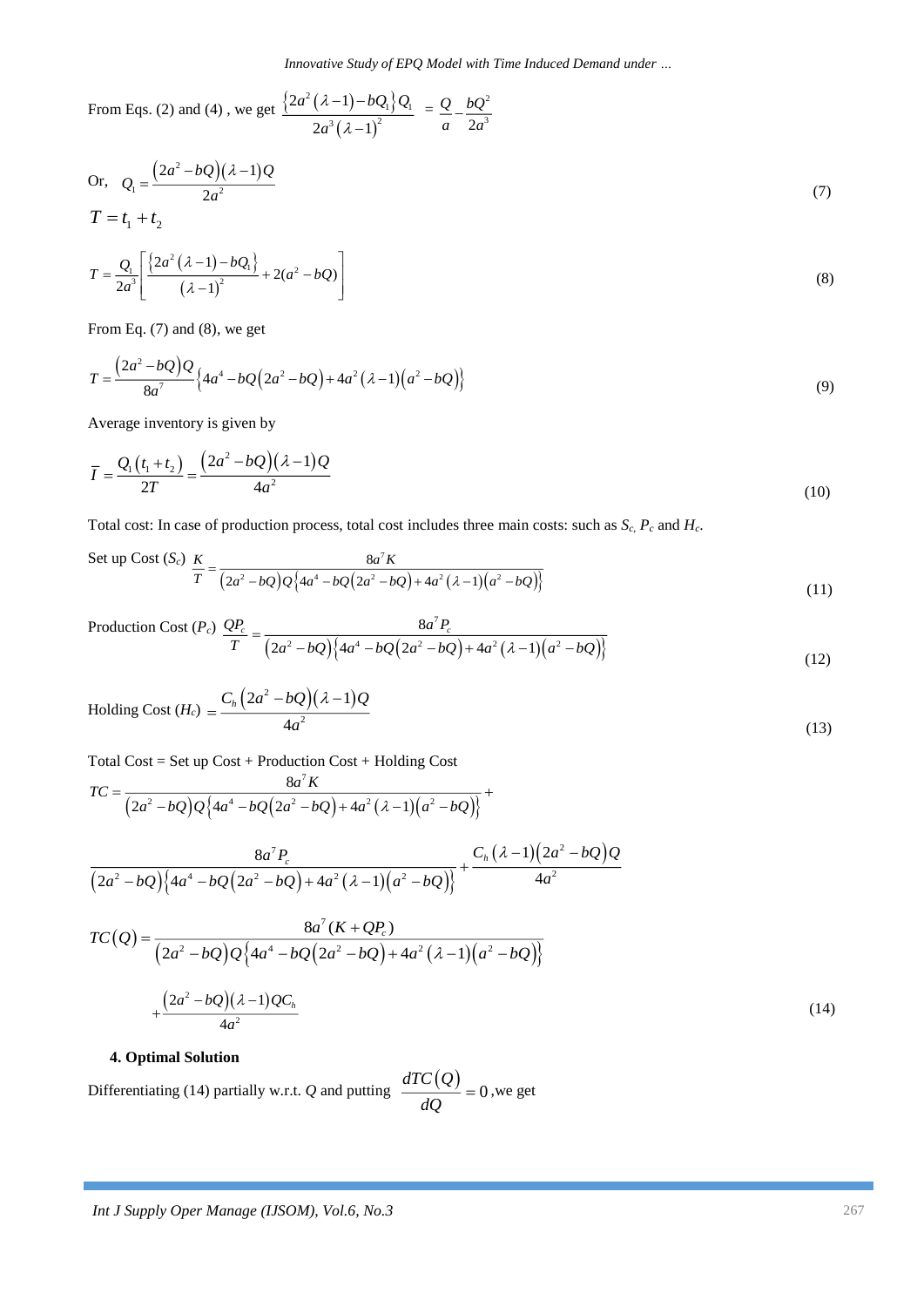$$
32a^{9}P_{c}Q(2a^{2}-bQ)+2(\lambda-1)C_{h}Q^{2}(a^{2}-bQ)(2a^{2}-bQ)^{2}\left\{4a^{4}-bQ(2a^{2}-bQ)+4a^{2}(a^{2}-bQ)(\lambda-1)\right\}\left\{4a^{4}-bQ(2a^{2}-bQ)+4a^{2}(a^{2}-bQ)(\lambda-1)\right\}-32a^{9}(K+QP_{c})
$$
\n
$$
\left\{8a^{4}(a^{2}-bQ)-4bQ(2a^{4}+b^{2}Q^{2}-3a^{2}bQ)+4a^{2}(\lambda-1)(2a^{4}-6a^{2}bQ+3b^{2}Q^{2})\right\}=0
$$
\n(15)

find 
$$
\frac{d^2TC(Q)}{dQ^2} > 0
$$
, we will show it by graph.

## **5. Numerical Example**

## **6. Sensitivity Analysis I**

|                |                                                    |                                                              |  |                              |          | $4a^2(a^2-bQ)(\lambda-1)\left\{4a^4-bQ(2a^2-bQ)+4a^2(a^2-bQ)(\lambda-1)\right\}-32a^9(K+QP_c)$<br>$\left\{8a^4(a^2-bQ)-4bQ(2a^4+b^2Q^2-3a^2bQ)+4a^2(\lambda-1)(2a^4-6a^2bQ+3b^2Q^2)\right\}=0$ |                                                                                         |                                                                                                                                                                                                                                                                                                                                                                                                                                                                                                                                                                                                                                                                                                                                                                                                         | (15) |
|----------------|----------------------------------------------------|--------------------------------------------------------------|--|------------------------------|----------|------------------------------------------------------------------------------------------------------------------------------------------------------------------------------------------------|-----------------------------------------------------------------------------------------|---------------------------------------------------------------------------------------------------------------------------------------------------------------------------------------------------------------------------------------------------------------------------------------------------------------------------------------------------------------------------------------------------------------------------------------------------------------------------------------------------------------------------------------------------------------------------------------------------------------------------------------------------------------------------------------------------------------------------------------------------------------------------------------------------------|------|
|                |                                                    |                                                              |  |                              |          |                                                                                                                                                                                                |                                                                                         | Thus optimal $Q^*$ can obtained from (15), TC will be minimum at $Q^*$ if $\frac{d^2TC(Q)}{dQ^2} > 0$ . However it is difficult to                                                                                                                                                                                                                                                                                                                                                                                                                                                                                                                                                                                                                                                                      |      |
|                |                                                    | find $\frac{d^2TC(Q)}{dQ^2} > 0$ , we will show it by graph. |  |                              |          |                                                                                                                                                                                                |                                                                                         |                                                                                                                                                                                                                                                                                                                                                                                                                                                                                                                                                                                                                                                                                                                                                                                                         |      |
|                |                                                    | 5. Numerical Example                                         |  |                              |          |                                                                                                                                                                                                |                                                                                         |                                                                                                                                                                                                                                                                                                                                                                                                                                                                                                                                                                                                                                                                                                                                                                                                         |      |
| $=$ \$209965.0 |                                                    | <b>6. Sensitivity Analysis I</b>                             |  |                              |          |                                                                                                                                                                                                |                                                                                         | Let us consider the following parameter values, $a = 1000$ , $b = 50$ , $\lambda = 1.5$ , $C_p = 100$ , $K = 100$ units/year,<br>$C_h = 10$ /units/year. Putting these values in Eqn(11), we obtain $Q^* = 12823.2$ , and corresponding $TC = TC^*$<br>Variation of commodities is a natural phenomenon in the universe. Varying single constraint at a time and maintaining                                                                                                                                                                                                                                                                                                                                                                                                                            |      |
|                |                                                    | residual parameters identical as above example.              |  |                              |          |                                                                                                                                                                                                |                                                                                         |                                                                                                                                                                                                                                                                                                                                                                                                                                                                                                                                                                                                                                                                                                                                                                                                         |      |
|                | a                                                  | $\varrho$                                                    |  | $S_c$                        |          | <b>Table 1.</b> Variation of $Q \& TC$ with a<br>$P_c$                                                                                                                                         | $H_c$                                                                                   | $\mathcal{TC}$                                                                                                                                                                                                                                                                                                                                                                                                                                                                                                                                                                                                                                                                                                                                                                                          |      |
|                | 1050                                               |                                                              |  | 13.9954                      |          | 197120.0                                                                                                                                                                                       | 23965.7                                                                                 | 221100.0                                                                                                                                                                                                                                                                                                                                                                                                                                                                                                                                                                                                                                                                                                                                                                                                |      |
|                | 1100                                               | 14084.6<br>15398.9                                           |  | 13.3789                      |          | 206021.0                                                                                                                                                                                       | 26249.0                                                                                 | 232283.0                                                                                                                                                                                                                                                                                                                                                                                                                                                                                                                                                                                                                                                                                                                                                                                                |      |
|                | 1150                                               | 16765.3                                                      |  | 12.8165                      |          | 214872.0                                                                                                                                                                                       | 28629.9                                                                                 | 243515.0                                                                                                                                                                                                                                                                                                                                                                                                                                                                                                                                                                                                                                                                                                                                                                                                |      |
|                | 1200                                               | 18182.6                                                      |  | 12.3014<br>11.8281           |          | 223672.0                                                                                                                                                                                       | 31107.2                                                                                 | 254792.0                                                                                                                                                                                                                                                                                                                                                                                                                                                                                                                                                                                                                                                                                                                                                                                                |      |
|                | 1250                                               | 19649.8                                                      |  |                              |          | 232420.0                                                                                                                                                                                       | 33679.9                                                                                 | 266111.0                                                                                                                                                                                                                                                                                                                                                                                                                                                                                                                                                                                                                                                                                                                                                                                                |      |
|                |                                                    |                                                              |  |                              |          | <b>Table 2.</b> Variation of $Q \& TC$ with b                                                                                                                                                  |                                                                                         |                                                                                                                                                                                                                                                                                                                                                                                                                                                                                                                                                                                                                                                                                                                                                                                                         |      |
|                | $\boldsymbol{b}$                                   | $\varrho$                                                    |  | $S_c$                        |          | $P_c$                                                                                                                                                                                          | $H_c$                                                                                   | $\mathcal{TC}$                                                                                                                                                                                                                                                                                                                                                                                                                                                                                                                                                                                                                                                                                                                                                                                          |      |
|                | 55                                                 | 11735.2<br>16.1009                                           |  |                              | 188947.0 | 19870.1                                                                                                                                                                                        | 208834.0                                                                                |                                                                                                                                                                                                                                                                                                                                                                                                                                                                                                                                                                                                                                                                                                                                                                                                         |      |
|                | 60                                                 | 10815.4                                                      |  | 17.5291                      |          | 189585.0                                                                                                                                                                                       | 18265.5                                                                                 | 207868.0                                                                                                                                                                                                                                                                                                                                                                                                                                                                                                                                                                                                                                                                                                                                                                                                |      |
|                | 65                                                 | 10027.9                                                      |  | 18.9585                      |          | 190114.0                                                                                                                                                                                       | 16899.3                                                                                 | 207032.0                                                                                                                                                                                                                                                                                                                                                                                                                                                                                                                                                                                                                                                                                                                                                                                                |      |
|                | 70                                                 | 9346.41                                                      |  | 20.3887                      |          | 190561.0                                                                                                                                                                                       | 15722.4                                                                                 | 206304.0                                                                                                                                                                                                                                                                                                                                                                                                                                                                                                                                                                                                                                                                                                                                                                                                |      |
|                | 75                                                 | 8751.07                                                      |  | 21.8195                      |          | 190944.0                                                                                                                                                                                       | 14698.2                                                                                 | 205664.0                                                                                                                                                                                                                                                                                                                                                                                                                                                                                                                                                                                                                                                                                                                                                                                                |      |
|                |                                                    |                                                              |  |                              |          | <b>Table 3.</b> Variation of Q & TC with $\lambda$                                                                                                                                             |                                                                                         |                                                                                                                                                                                                                                                                                                                                                                                                                                                                                                                                                                                                                                                                                                                                                                                                         |      |
|                | $\lambda$<br>$\mathcal{Q}$                         |                                                              |  | $S_c$                        |          | $P_c$                                                                                                                                                                                          | $H_c$                                                                                   | TC                                                                                                                                                                                                                                                                                                                                                                                                                                                                                                                                                                                                                                                                                                                                                                                                      |      |
|                | 1.6                                                | 12019.6                                                      |  | 15.059                       |          | 181003.0                                                                                                                                                                                       | 25223.5                                                                                 | 206242.0                                                                                                                                                                                                                                                                                                                                                                                                                                                                                                                                                                                                                                                                                                                                                                                                |      |
|                | 1.7<br>11297.4<br>10624.7<br>1.8<br>9978.52<br>1.9 |                                                              |  | 15.471<br>15.9221<br>16.4284 |          | 174783.0                                                                                                                                                                                       | 28373.2                                                                                 | 203171.0                                                                                                                                                                                                                                                                                                                                                                                                                                                                                                                                                                                                                                                                                                                                                                                                |      |
|                |                                                    |                                                              |  |                              |          | 169167.0<br>163931.0                                                                                                                                                                           | 31210.4<br>33701.6                                                                      | 200394.0<br>197649.0                                                                                                                                                                                                                                                                                                                                                                                                                                                                                                                                                                                                                                                                                                                                                                                    |      |
|                | 2.0                                                | 17.0103<br>9342.95                                           |  |                              | 158926.0 | 35803.4                                                                                                                                                                                        | 194747.0                                                                                |                                                                                                                                                                                                                                                                                                                                                                                                                                                                                                                                                                                                                                                                                                                                                                                                         |      |
|                |                                                    | decrease in Q, $P_c$ and TC and increase in Sc and $H_c$ .   |  |                              |          |                                                                                                                                                                                                | 7. Model 2: Production inventory model with integrating cost and decline Release policy | Managerial Insights: From managerial point of view, following deduction can be prepared from the above tables.<br>From Table 1: we see that increase of initial demand results increase in order quantity, production cost, holding cost and<br>total cost while slightly decrease in setup cost. From Table 2, it is clear that increase of demand coefficient b leads increase in<br>setup cost and cost while decrease order quantity, holding cost and total cost. From Table 3.we see that increase of $\lambda$ results<br>This model integrates a cost delivery strategy. It is unspecified that completed objects can only be distributed to purchaser, if<br>entire lot is assumed at the closing stages of manufacture time $t_l$ . Permanent quantity of n completed article is delivered to |      |
|                |                                                    | Int J Supply Oper Manage (IJSOM), Vol.6, No.3                |  |                              |          |                                                                                                                                                                                                |                                                                                         |                                                                                                                                                                                                                                                                                                                                                                                                                                                                                                                                                                                                                                                                                                                                                                                                         | 268  |

## **7. Model 2: Production inventory model with integrating cost and decline Release policy**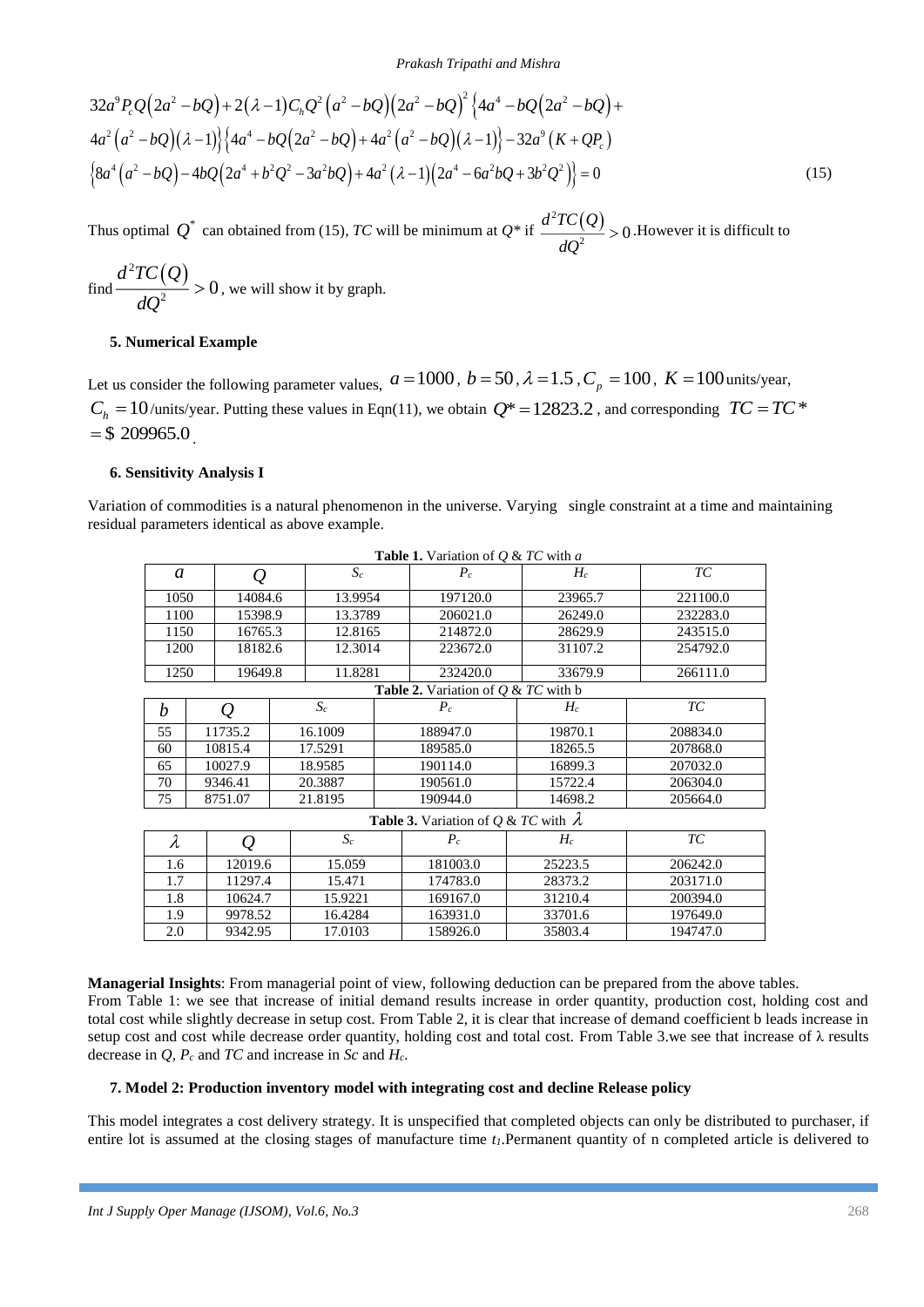customer *t<sup>2</sup>* for purchase of subordinating manufacturer's stock holding cost by means of rationale of dropping holding cost. Average inventory is given by

$$
\overline{I} = \frac{Q_1}{2T} \left\{ t_1 + \left( \frac{n-1}{n} \right) t_2 \right\} = \frac{\left( 2a^2 - bQ \right) (\lambda - 1) Q \left\{ 4a^4 n - bQ n \left( 2a^2 - bQ \right) + 4a^2 (\lambda - 1) (n-1) \left( a^2 - bQ \right) \right\}}{4a^2 n \left\{ 4a^4 - bQ \left( 2a^2 - bQ \right) + 4a^2 (\lambda - 1) \left( a^2 - bQ \right) \right\}} \tag{16}
$$

In this model *TC* consists of

Set up Cost = 
$$
\frac{K}{T} = \frac{8a^7 K}{(2a^2 - bQ)Q\{4a^4 - bQ(2a^2 - bQ) + 4a^2(\lambda - 1)(a^2 - bQ)\}}
$$
 (17)

Production Cost = 
$$
\frac{QP_c}{T} = \frac{8a^7QP_c}{(2a^2 - bQ)Q\{4a^4 - bQ(2a^2 - bQ) + 4a^2(\lambda - 1)(a^2 - bQ)\}}
$$
 (18)

Holding Cost =  $\frac{C_H}{T}$  (Average inventory) *T*

$$
=\frac{C_H\left(2a^2-bQ\right)(\lambda-1)Q\left\{4a^4n-bQn\left(2a^2-bQ\right)+4a^2\left(\lambda-1\right)\left(n-1\right)\left(a^2-bQ\right)\right\}}{4a^2n\left\{4a^4-bQ\left(2a^2-bQ\right)+4a^2\left(\lambda-1\right)\left(a^2-bQ\right)\right\}}
$$
\n(19)

Fixed Delivery Cost 
$$
(C_{FD}) = \frac{1}{T} n D_c = \frac{8a^7 n D_c}{(2a^2 - bQ)Q\{4a^4 - bQ(2a^2 - bQ) + 4a^2(\lambda - 1)(a^2 - bQ)\}}
$$
 (20)

Stock holding cost for buyer 
$$
= \frac{C_H Q_1 t_2}{2nT} = \frac{C_H (\lambda - 1)^2 Q (a^2 - bQ) (2a^2 - bQ)}{n \{4a^4 - bQ (2a^2 - bQ) + 4a^2 (\lambda - 1) (a^2 - bQ) \}}
$$
(21)



**Figure 2**. Inventory with integrates cost decline release policy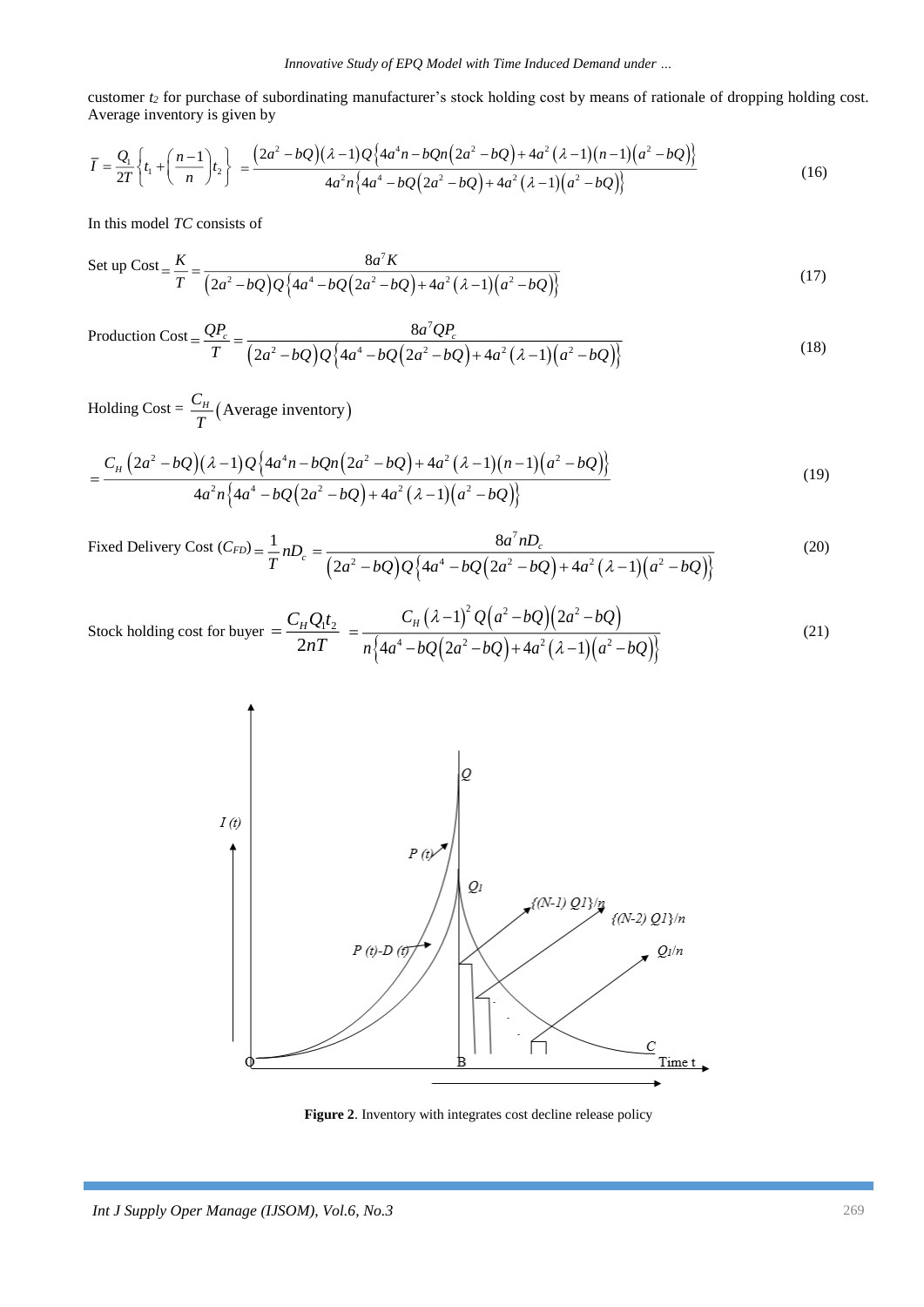$$
TC = \frac{8a^{7}(K + QP_{c} + nD_{c})}{(2a^{2} - bQ)Q\{4a^{4} - bQ(2a^{2} - bQ) + 4a^{2}(\lambda - 1)(a^{2} - bQ)\}} + C_{H}(2a^{2} - bQ)(\lambda - 1)Q\{4a^{4}n - bQn(2a^{2} - bQ) + 4a^{2}(\lambda - 1)(n - 1)(a^{2} - bQ)\} + \frac{\{4a^{2}C_{H}(\lambda - 1)^{2}Q(a^{2} - bQ)(2a^{2} - bQ)\}}{4a^{2}n\{4a^{4} - bQ(2a^{2} - bQ) + 4a^{2}(\lambda - 1)(a^{2} - bQ)\}}
$$
\n(22)

**8. Optimal Solution:** Differentiating partially Eq<sup>n.</sup> (22) w.r.t.  $Q$ , we get

$$
\frac{\partial TC(Q,n)}{\partial Q} = 4a^2n\left(2a^2Q - bQ^2\right)\left\{4a^4 - bQ\left(2a^2 - bQ\right) + 4a^2\left(\lambda - 1\right)\left(a^2 - bQ\right)\right\}
$$
\n
$$
\left\{32a^9nP_c + 16a^2n\left(\lambda - 1\right)QC_H\left(2a^4 + b^2Q^2 - 3a^2bQ\right) - 6bn\left(\lambda - 1\right)C_H\left(4a^6 - b^3Q^3 - 8a^4bQ + 5a^2b^2Q^2\right) + 4a^2\left(\lambda - 1\right)^2\left(n - 1\right)C_H\left(2a^4 - 6a^2bQ + 3b^2Q^2\right) + 4a^2C_H^2Q\left(\lambda - 1\right)^3\left(8a^6 + 20a^2b^2Q^2 - 24a^4bQ - 5b^3Q\right)\right\} - \left\{32a^9n\left(K + QP_c + nD_c\right) + C_HQ^2\left(\lambda - 1\right)\left(2a^2 - bQ\right)^2\right\}
$$
\n
$$
\left\{8a^4\left(a^2 - bQ\right) - 4bQ\left(2a^4 + 3b^2Q^2 - 3a^2bQ\right) + 4a^2\left(\lambda - 1\right)\left(2a^4 - 6a^2bQ + 3b^2Q^2\right)\right\}
$$
\n
$$
\left\{4a^4n - bQn\left(2a^2 - bQ\right) + 4a^2\left(\lambda - 1\right)\left(n - 1\right)\left(a^2 - bQ\right) + 4a^2C_H\left(\lambda - 1\right)^2Q\left(a^2 - bQ\right)\left(2a^2 - bQ\right)\right\}
$$
\n
$$
\left\{8a^4\left(a^2 - bQ\right) - 4bQ\left(2a^4 + b^2Q^2 - 3a^2bQ\right) + 4a^2\left(\lambda - 1\right)\left(2a^4 - 6a^2bQ + 3b^2Q^2\right)\right\}
$$
\n
$$
\left\{8a^4\left(a^2 - bQ\right) - 4bQ\left(2a^4 + b^2Q^2 - 3a^2bQ\right) +
$$

Differentiating Eq<sup>n</sup>.  $(20)$  partially w.r.t. n two times , we get

$$
TC = \frac{8a^2(K+QP+nP)}{(2a^2-bQ)Q[4a^4-bQ(2a^2-bQ)+4a^2(2-1)(a^2-bQ)]} + C_n (2a^2-bQ)(2a^2-bQ)(4a^4-bQ(2a^2-bQ)+4a^2(2-1)(a-1)(a^2-bQ)] + \frac{4a^2C_n(2a^2)}{4a^2n[4a^4-bQ(2a^2-bQ)+4a^2(4-1)](a^2-bQ)]}
$$
\n
$$
= \frac{4a^2C_n(2a^2)^2(2a^2-bQ)+4a^2(4-1)[a^2-bQ]}{4a^2n[4a^4-bQ(2a^2-bQ)+4a^2(4-1)](a^2-bQ)}
$$
\n8. Optimal Solution: Differentiating partially Eq<sup>n</sup> (22) w.r.t. Q, we get\n
$$
\frac{\partial TC(Q,n)}{\partial Q} = 4a^2n(2a^2D-bQ^2)\{4a^4-bQ(2a^2-bQ)+4a^2(2-1)(a^2-bQ)\}
$$
\n
$$
\{32a^2nP_n + 16a^2n(A-1)QC_n(2a^4+b^2Q^2-3a^2bQ)-6bn(A-1)C_n(4a^4-b^2Q^2-8a^2bQ+5a^2b^2Q^2)+4a^2(A-1)^2(n-1)Ca^2-6a^2bQ+20a^2b^2Q^2-24a^2bQ-5b^2Q)\} - \frac{4a^2(A-1)^2(n-1)C_n(2a^4-b^2Q^2-3a^2bQ)+4a^2(C-1)(2a^2-ba^2Q(2-1)^2(8a^2+20a^2b^2Q-24a^2bQ-5b^2Q)\} - \frac{4a^2(A-1)^2(n-1)(2a^2-bQ)^2}{2a^2n(R+QP-2Q^2+3b^2Q^2-3a^2bQ)+4a^2(A-1)(2a^4-ba^2bQ+3b^2Q^2)}\}
$$
\n
$$
8a^4(a^2-bQ)-4bQ(2a^4+b^2Q^2-3a^2bQ)+4a^2(A-1)(2a^4-ba^2bQ+3b^2Q^2)\}
$$
\n
$$
8a^4(a^2-bQ)-4bQ(2a^4+b^2Q
$$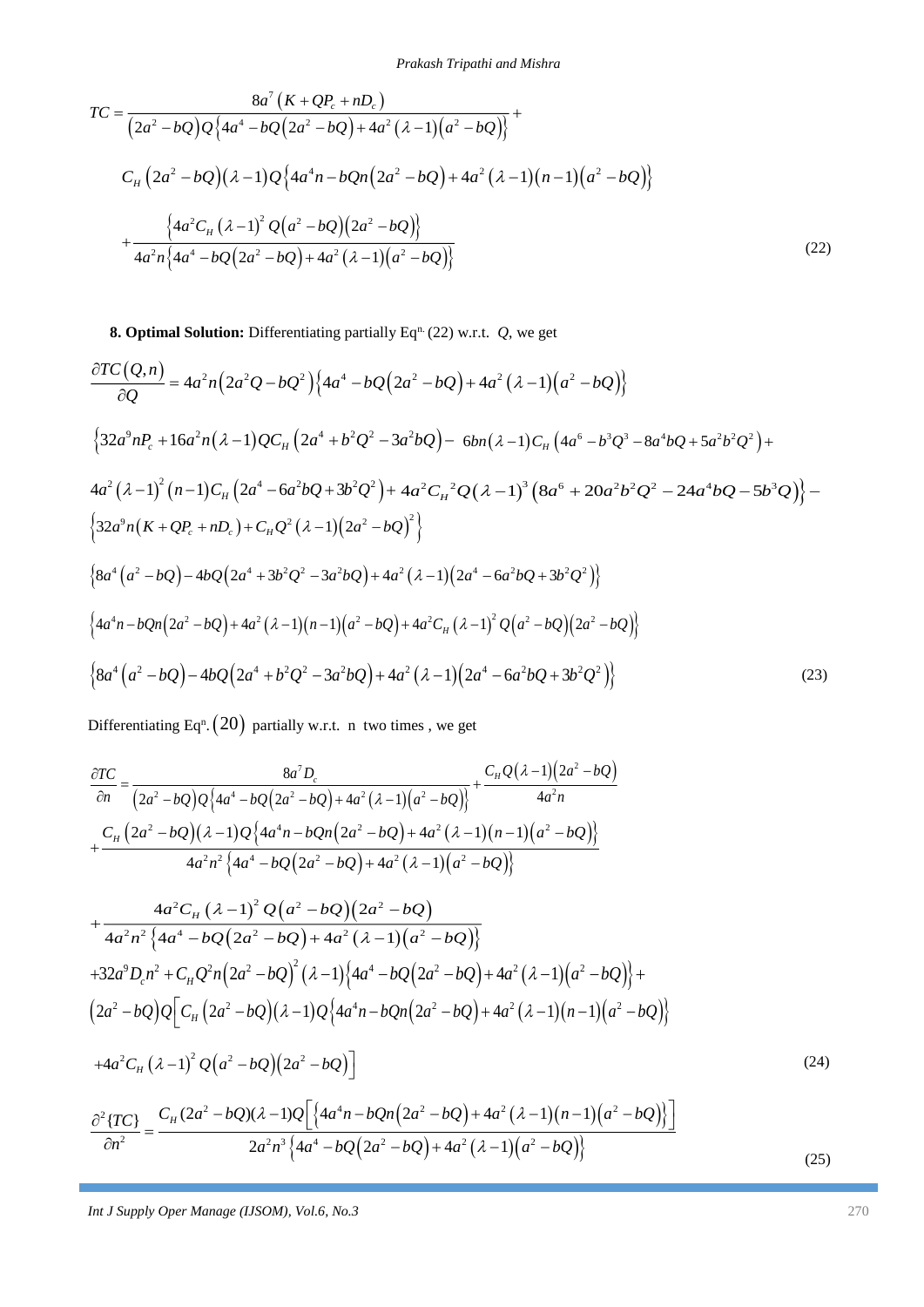$$
+\frac{2C_{H}(\lambda-1)^{2}Q(a^{2}-bQ)(2a^{2}-bQ)}{n^{3}\left\{4a^{4}-bQ(2a^{2}-bQ)+4a^{2}(\lambda-1)(a^{2}-bQ)\right\}}
$$
\n(26)

Optimal *Q* & *n* is obtained by solving

$$
\frac{\partial TC(Q,n)}{\partial Q} = 0 \& \frac{\partial TC(Q,n)}{\partial n} = 0 , \text{ simultaneously}
$$
\n(27)

Putting  $(21)$  and  $(23)$  equal to zero, we get  $(25)$ .

 $Q^*$  and  $n^*$  will be minimum if  $\frac{\partial^2 TC(Q,n)}{\partial Q^2} > 0$  &  $\frac{\partial^2 TC(Q,n)}{\partial Q^2}$  $\frac{2^{(n)}}{2} > 0 & \frac{3^{(n)} - 5}{2n^2}$  $\frac{TC(Q,n)}{T(Q,n)} > 0 \& \frac{\partial^2 TC(Q,n)}{\partial x^2} > 0$  $\frac{\partial^2 (Q,n)}{\partial q^2} > 0 \& \frac{\partial^2 IC}{\partial n^2}$  $\frac{\partial^2 TC(Q,n)}{\partial Q^2} > 0$  &  $\frac{\partial^2 TC(Q,n)}{\partial n^2} > 0$ , but it is difficult to find the second order

derivative with respect to *Q* and *n* positive. We can show it by graph (Fig. 3 and 4 respectively). Putting (21) and (23) equal to zero, we get (27).Solving equations (27) simultaneously for *Q* and *n*, we get optimal values of *Q* and *n*.



**Figure 3.** Graph between Order quantity (Q) and Total cost (TC)



**Figure 4.** Graph between delivery number (*n*) and Total cost (*TC*)

#### **9. Numerical Example**

Let us consider the parameter values.

 $a = 45$  unit/ year,  $b = 10$  unit/year,  $\lambda = 1.5$ ,  $P_c = 10$  \$/ year,  $K = 10$  units/year,  $C_h = 10$ /units/year,  $C_H = 5$  \$/ year,  $D_c = 2$  \$/ year.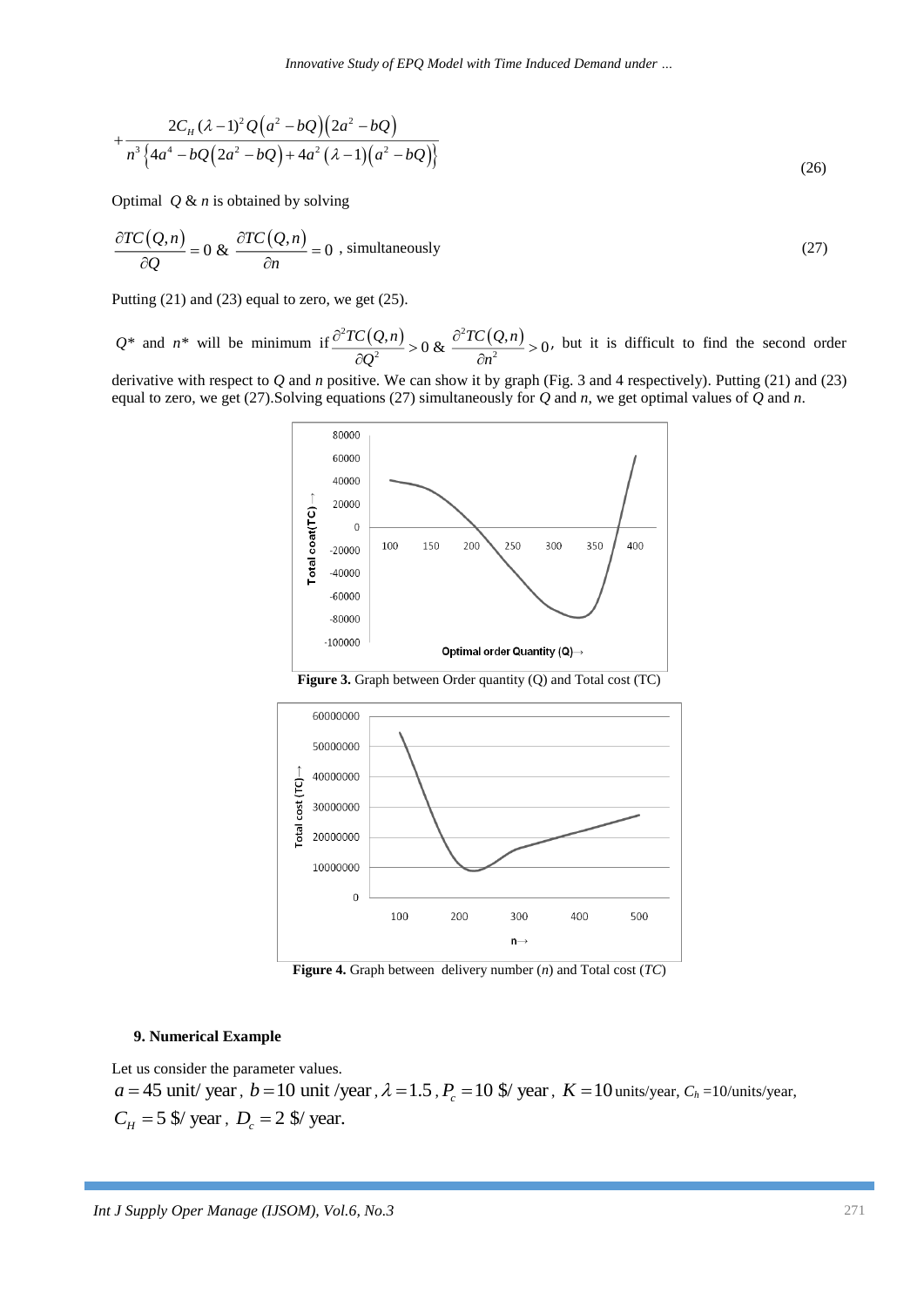**Solution:** Solving the simultaneous equations  $(21)$  and  $(23)$  by Mathematica Software  $Q = 404.997$ ,  $n = 0.0055417$ , Set up Cost (*Sc*)= 300002.0 \$/ year, Production Cost (*P<sub>c</sub>*)  $\approx$  1.215X10<sup>8</sup> \$/year, Holding Cost (*H<sub>c</sub>*) = 0.272169 \$/year, Fixed Delivery Cost (*C<sub>FD</sub>*) =332.504 \$/year, Stock Holding Cost for Suppliers =  $-0.676673$  \$/year, Total Cost (*TC*) =  $1.218X10^8$  \$/year.

## **10. Sensitivity analysis II**

Variation is the natural phenomena of all most all commodities in the university

| <b>Table 4.</b> Variation of Q, n, S <sub>c</sub> , P <sub>c</sub> , H <sub>c</sub> , D <sub>c</sub> , C <sub>FD</sub> and IC with a         |               |                      |          |                       |                         |            |            |           |           |  |         |  |
|----------------------------------------------------------------------------------------------------------------------------------------------|---------------|----------------------|----------|-----------------------|-------------------------|------------|------------|-----------|-----------|--|---------|--|
| a                                                                                                                                            | Q             | n                    | $S_c$    |                       | $P_c$                   |            | $H_c$      |           | $C_{FD}$  |  | ТC      |  |
| 50                                                                                                                                           | 250.0         | 0.00049801           | 5.3334   |                       | 1333.34                 |            | 0.00024867 |           | 0.000531  |  | 1752.84 |  |
| 55                                                                                                                                           | 302.5         | 0.00045305           | 4.8485   |                       | 1466.67                 |            | 0.00022627 |           | 0.000439  |  | 2023.36 |  |
| 60                                                                                                                                           | 360.5         | 0.00041551           | 4.4486   |                       | 1603.71                 |            | 0.00020756 |           | 0.000370  |  | 1824.97 |  |
| 65                                                                                                                                           | 422.5         | 0.00038371           | 4.1026   |                       | 1733.33                 |            | 0.00019170 |           | 0.000315  |  | 2650.69 |  |
| 70                                                                                                                                           | 490.5         | 0.00035642           | 3.8122   |                       | 1869.84                 | 0.00017809 |            |           | 0.000272  |  | 2430.52 |  |
| <b>Table 5.</b> Variation of Q, n, S <sub>c</sub> , P <sub>c</sub> , H <sub>c</sub> , D <sub>c</sub> , C <sub>FD</sub> and TC with b         |               |                      |          |                       |                         |            |            |           |           |  |         |  |
| B                                                                                                                                            | $\varrho$     | n                    | $S_c$    |                       | $P_c$                   |            | $H_c$      |           | $C_{ED}$  |  | ТC      |  |
| 15                                                                                                                                           | 135.0         | 0.0005514            | 8.88893  |                       | 1200.0                  |            | 0.00027504 |           | 0.0009804 |  | 1359.36 |  |
| 20                                                                                                                                           | 101.3         | 0.0005501            | 11.8519  |                       | 1200.0                  |            | 0.00027413 |           | 0.0013039 |  | 1361.49 |  |
| 25                                                                                                                                           | 81.00         | 0.0005487            | 14.8149  |                       | 1200.0                  |            | 0.00027322 |           | 0.0016258 |  | 1329.68 |  |
| 30                                                                                                                                           | 67.50         | 0.0005473            | 17.7779  |                       | 1200.0                  |            | 0.00027231 |           | 0.0019460 |  | 1317.02 |  |
| 35                                                                                                                                           | 57.89         | 0.0005459            | 20.7409  |                       | 1200.0                  | 0.00027140 |            | 0.0022647 |           |  | 7599.04 |  |
| <b>Table 6.</b> Variation of Q, n, S <sub>c</sub> , P <sub>c</sub> , H <sub>c</sub> , D <sub>c</sub> , C <sub>FD</sub> and TC with $\lambda$ |               |                      |          |                       |                         |            |            |           |           |  |         |  |
| $\lambda$                                                                                                                                    | $\mathcal{Q}$ | n                    | $S_c$    |                       | $P_c$                   |            | $H_c$      |           | $C_{FD}$  |  | ТC      |  |
| 1.6                                                                                                                                          | 202.5         | $9.6 \times 10^{-4}$ | 225001.0 |                       | $9.11244 \text{ x}10^7$ |            | 0.47291    |           | 0.0011322 |  | 1832.1  |  |
| 1.7                                                                                                                                          | 202.5         | $1.5 \times 10^{-3}$ | 249999.0 | $1.01248 \times 10^8$ |                         | 0.64864    |            |           | 0.0001798 |  | 2366.6  |  |
| 1.8                                                                                                                                          | 202.5         | $2.3 \times 10^{-3}$ | 281239.0 | $1.13900 \times 10^8$ |                         |            | 1.13413    |           | 0.0002684 |  | 3185.9  |  |

**Managerial Insights**: From managerial point of view following deduction can be prepared from the above tables. From Table 4, we see that enlarge of 'a' results increase of Q,  $S_c$ ,  $P_c$ ,  $C_{FD}$  and decrease in *n* and  $H_c$ . From Table 5, we see that, increase of *b* results decrease in *Q , n , Sc , CFD* , and fluctuation in *P<sup>c</sup>* and *TC*. Table 6, indicates that increase of  $\lambda$  leads no variation in *Q*, increase in *n*, *H<sub>c</sub>* and *C<sub>FD</sub>* and fluctuation in *S<sub>c</sub>*, *P<sub>c</sub>* and *TC*.

 $\frac{1.9}{2.0} \quad \frac{202.5}{202.5} \quad \frac{3.2 \times 10^{-3}}{4.4 \times 10^{-3}} \quad \frac{409013.0}{1.08 \times 10^{9}} \quad \frac{1.65646 \times 10^{8}}{4.36739 \times 10^{11}} \quad \frac{2.76613}{9134.93} \quad \frac{0.0003821}{0.0005242} \quad \frac{4278.2}{6041.2}$ 2.0 2.0  $\frac{1}{20}$   $\frac{4.4 \times 10^{-3}}{1.08 \times 10^{9}}$   $\frac{1.08 \times 10^{9}}{4.36739 \times 10^{11}}$   $\frac{9134.93}{1.9134.93}$   $\frac{1}{0.0005242}$   $\frac{6041.2}{1.00012}$ 

## **11. Conclusion and Future Research**

Production and demand both are spontaneous and continuous processes for for both the buyer and the vendor**.** In this paper, we have discussed the manufacture inventory model for time-linked production and demand rates and integrated cost diminution delivery policy into a production inventory model. Mathematical formulations have been established for finding optimal solution. Numerical illustrations are given to demonstrate the practical usages. Sensitivity investigations are discussed with the variation of different parameters.

The research work presented in this study can be extended for time sensitive deterioration as well as Weibull deterioration. We can also generalize the model considering exponential demand, freight charges and advertisement cost and others

## **References**

Agarwal, N. (2015). Exponential dependent demand rate economic production quantity (EOQ) model for reduction delivery policy. *Scholarly Research Journal for Humanity Sciences and English Language,* Vol. 2(10), pp. 2400- 2415.

Amitha, A. and Chandrasekharam, F. (2013). An EOQ model for deteriorating item with quadratic demand and time dependent holding cost. *International Journal of Engineering Sciences and Technology*, Vol. 1(5), pp. 5-6.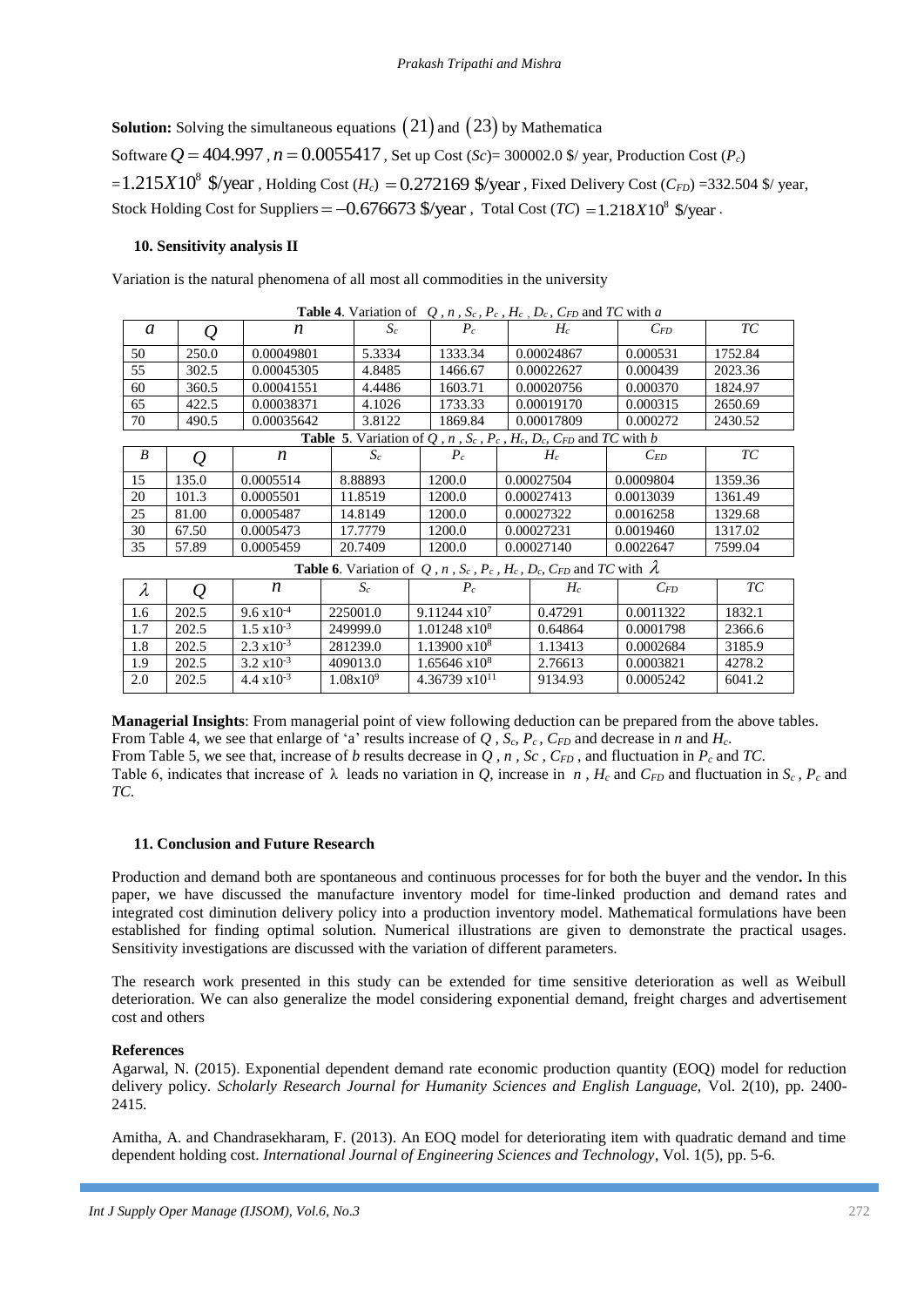Begum, R., Sahu, S.K. and Sahoo, R.R. (2010). An EOQ model for deteriorating items with weibull distribution deterioration, unit production cost with quadratic demand and shortage. *Applied Mathematical Sciences*, Vol. 4, pp. 271-288.

Bhownick, J. and Samanta, G.P. (2011). A deterministic inventory model of deteriorating item with two rates of production shortage and variable production cycle.International Scholarly Research Notice, ISRN. Applied Mathematics.

Bhunia, A.K. Shaikh, A.A., Cárdenas-Barrón, L.E., (2017). A partially integrated production-inventory model with interval-valued inventory costs, variable demand and flexible reliability, *Applied Soft Computing*, Vol. 55, pp. 491- 502.

Bouslah,B., Gharbi, A. and Pellerin, R. (2013). Joint optimal lot-sizing and production control policy is an unreachable and imperfect manufacturing system. *International Journal of Production Economics*, Vol. 144, pp. 143- 156.

Chansamut,A.,Piriyasurawong ,P. Saha, S. and Chakrabarti, T. (2018). Two-Echelon Supply Chain Model for Deteriorating Items in an Imperfect Production System with Advertisement and Stock Dependent Demand under Trade Credit. *International Journal of Supply and Operations Management*, Vol. 5(3), pp. 207- 217.

Chen, J.M. and Chen, L.T. (2005). Pricing and production lot size scheduling with finite capacity for a deteriorating item over a finite horizon. *Computers and Operations Research*, Vol. 32(11), pp. 2801-2819.

Chung, K.J., Ting, P.S., Cárdenas-Barrón, L.E., (2017). A simple solution procedure to solve the multi-delivery policy into economic production lot size problem with partial rework, *Scientia Iranica, Transactions E,* Vol. 24(5), pp. 2640-2644.

Das, B. C., Das, B. and Mondal, S.K. (2015). An integrated production inventory model under interactive fuzzy credit period for deteriorating item with several market. *Applied Soft Computing*, Vol. 28, pp. 453-465.

Dave, U. (1986).An order level inventory model for deteriorating items with variable instantaneous and discrete opportunities for replenishment. *Opsearch*, Vol. 23, pp. 244-244.

Ghose, S.K. and Chandhuri, K.S. (2004). An order level inventory model for deteriorating items with time dependent quadratic demand .*Computer and Operations Research,* Vol. 30, pp. 1901-1916.

Gour, C.M. (2011). EOQ model for items with exponential distribution and linear demand under permissible delay n payments. *International Journal of Soft Computing*, Vol. 6(3), pp. 46-53.

Goswami, A. and Chaudhuri, K.S. (1991). An EOQ model for deteriorating item with shortage and a linear trend in demand. *Journal of Operational Research Society*, Vol. 42(12), pp. 1105-1119.

Goyal, S.K. Huang, C.K. and Chang, K.C. (2003). A simple integrated production policy of an imperfect item for vendor and buyer. *Production Planning and Control*, Vol. 14, pp. 596-602.

Guchhait, P. Maiti, M.K. and Maiti, M. (2013). Production inventory models for a damageable item with variable demands and inventory costs in an imperfect production processes. *International Journal of Production Economics*, Vol. 144, pp. 180-188

Ghiami, Y. and Williams (2015). A two-echelon production inventory model for deteriorating item with multiple buyers. *International Journal of Production Economics*, Vol. 155, pp. 351-360.

Hsieh, T.P. and Dye, C.Y. (2013). A production-inventory model corporating the effect of preservation technology investment when demand is fluctuating with time. *Journal of Computational and Applied Mathematics*, Vol. 239, pp. 25-36.

Kalam, A., Samai, D., Sahu, S.K. and Mishra, M.(2010) A production lot size inventory model for Weibull deteriorating items with quadratic demand quadratic production and shortage. *International Journal of Computer Science and Communication*, Vol. 1(1), pp. 259-262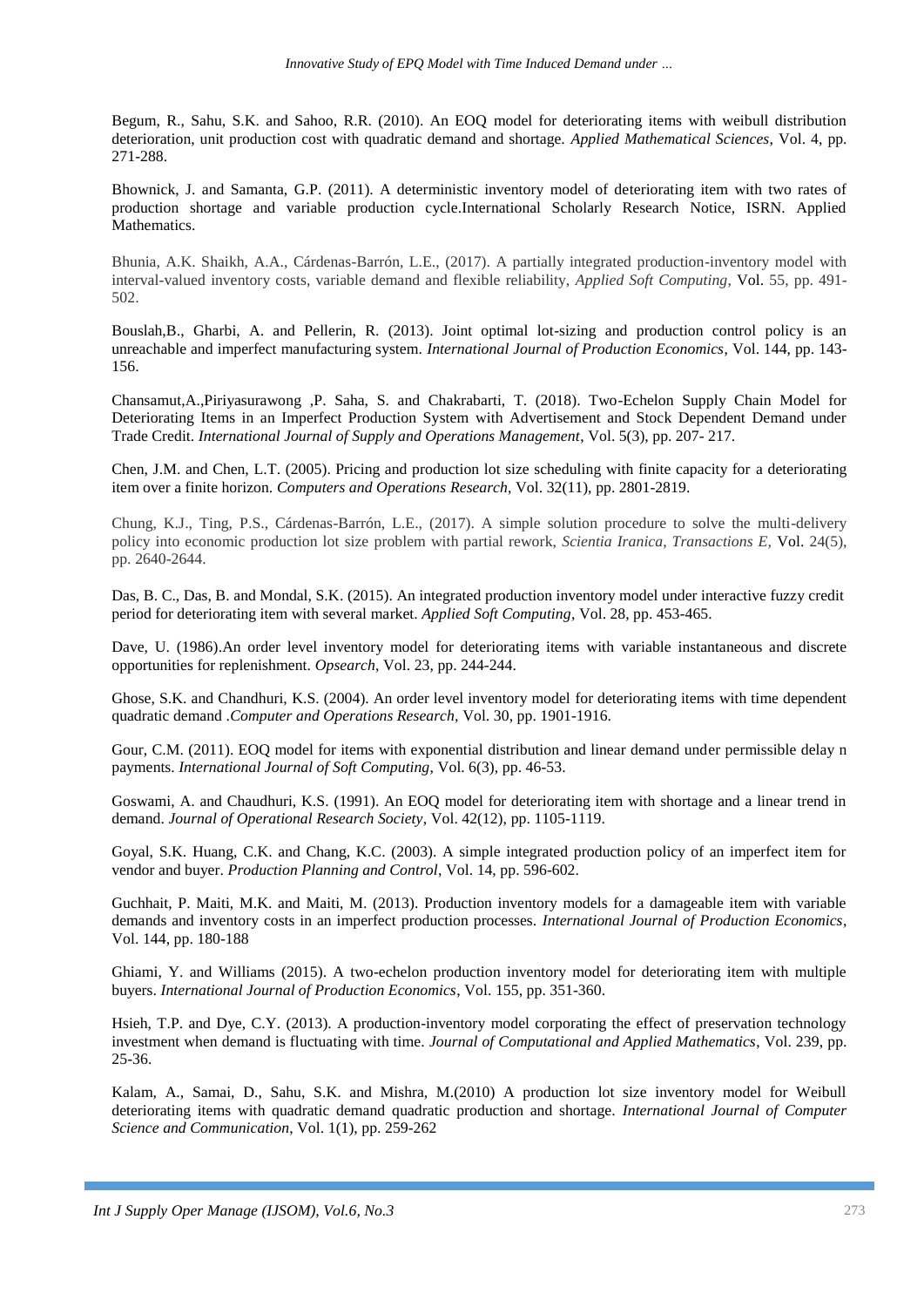Khanra, S. and Chandhuri, K.S.(2003).A note on order level inventory models for a deteriorating item with time dependent quadratic demand. *Computers and Operations Research*, Vol. 30, pp. 1901-1916.

Khanra, S., Ghosh, S.K. and Chandhuri, K.S. (2011).An EOQ model by deteriorating item with time dependent quadratic demand under permissible delay in payment. *Applied Mathematics and Computations,* Vol. 62(4), pp. 1-90.

Kumar, A. and Agarwal, K. (2015). An inventory model with variable demand rate for deteriorating item under permissible delay in payments. *International Journal of Computer Application Technology and Research*, Vol. 4(12), pp. 947-951.

Krishnamoorthy, A. and Viswanath, N.C. (2013). Stochastic decomposition in production inventory with service time. *European Journal of Operational Research*, Vol. 228, pp. 3588-366.

Lee, C.C. and Hsu, S.L. (2009). A two-wave house production model for deteriorating inventory item with timedependent demand. *European Journal of Operational Research*, Vol. 194(3), pp. 700-710.

Liu, X., Wang, W. and Peng, W. (2015). An integrated production inventory and preventive maintenance model for a multi-product production system. *Reliability Engineering and System Safety,* Vol. 137, pp. 76-86.

Maiti, A.K., Maiti, M.K., and Maiti, M. (2009).Inventory model with stochastic lead-time and price dependent demand incorporating advance payment. *Applied Mathematical Modelling*, Vol. 33, pp. 2433-2443.

Nobil, A.H., Cárdenas-Barrón, L.E., Nobil, E. (2018). Optimal and simple algorithms to solve integrated procurement-production-inventory problem without/with shortage, *RAIRO-Operations Research*, Vol. 52(3), pp. 755 - 778.

Noblesse, A. M., Boute, R.N., Lambrecht, M.R. and Houdt, B.V. (2014). Lot sizing and lead-time decisions in production inventory system. *International Journal of Production Economics*, Vol. 155, pp. 351-360.

Nobil, A.H., Sedigh, A.H.A., Cárdenas-Barrón, L.E., (2018). Multi-machine economic production quantity for items with scrapped and rework with shortages and allocation decisions, *Scientia Iranica, Transactions E*, Vol. 25(4), pp. 2331-2346.

Pasandideh, S.H.R., Niaki, S.T.A., Nobil, A.H., Cárdenas-Barrón, L.E., (2015). A multiproduct single machine economic production quantity model for an imperfect production system under warehouse construction cost, *International Journal of Production Economics,* Vol. 169, pp. 203-214.

Patel, S.S. (2017). Production inventory model for deteriorating item with different deterioration rate under stock-and price dependent demand and shortage under influenced permissible delay iin payments. *Global Journal of Pure and Applied Mathematics*, Vol. 13(7), pp. 3687-3701.

Poles, R. (2013). System Dynamics modeling of a productions and inventory system for remanufacturing to evaluate system improvement strategies. *International Journal of Production Economics,* Vol. 144, pp. 189-199

Saha, S. and Chakrabarti, T. (2018). Two-Echelon Supply Chain Model for Deteriorating Items in an Imperfect Production System with Advertisement and Stock Dependent Demand under Trade Credit. *International Journal of Supply and Operations Management*, Vol. 5(3), pp. 207- 217.

Sarkar, B. and Moon, I. (2011). An EPQ model with inflation in an imperfect production system. *Applied Mathematics and computation*, Vol. 217 (13), pp. 6159-6167.

Sana, S., Goyal, S.K. and Chaudhuri, K.S. (2004). A production inventory model for a deteriorating item with trended demand and shortages. *European Journal of Operational Research*, Vol. 157, pp. 357-371.

Shukla, H.S. Shukla, V, and Yadav, S.K. (2013). EOQ model for deteriorating item with exponential demand rate and shortage. *Uncertain Supply Chain and Management*, Vol. 1(3), pp. 67-76.

Teng, J. T., Ouyang, L.Y. and Chang, C.T. (2005). Deterministic economic production quantity models with time varying demand and cost. *Applied Mathematics Modelling*, Vol. 29(10), pp. 9887-1003.

Teng, J.T., Lou, K.R. and Wang, L. (2014). Optimal trade credit and lot size policies in economic production quantity models with learning curve production costs. *International Journal of Production Economics,* Vol. 155, pp. 318-323.